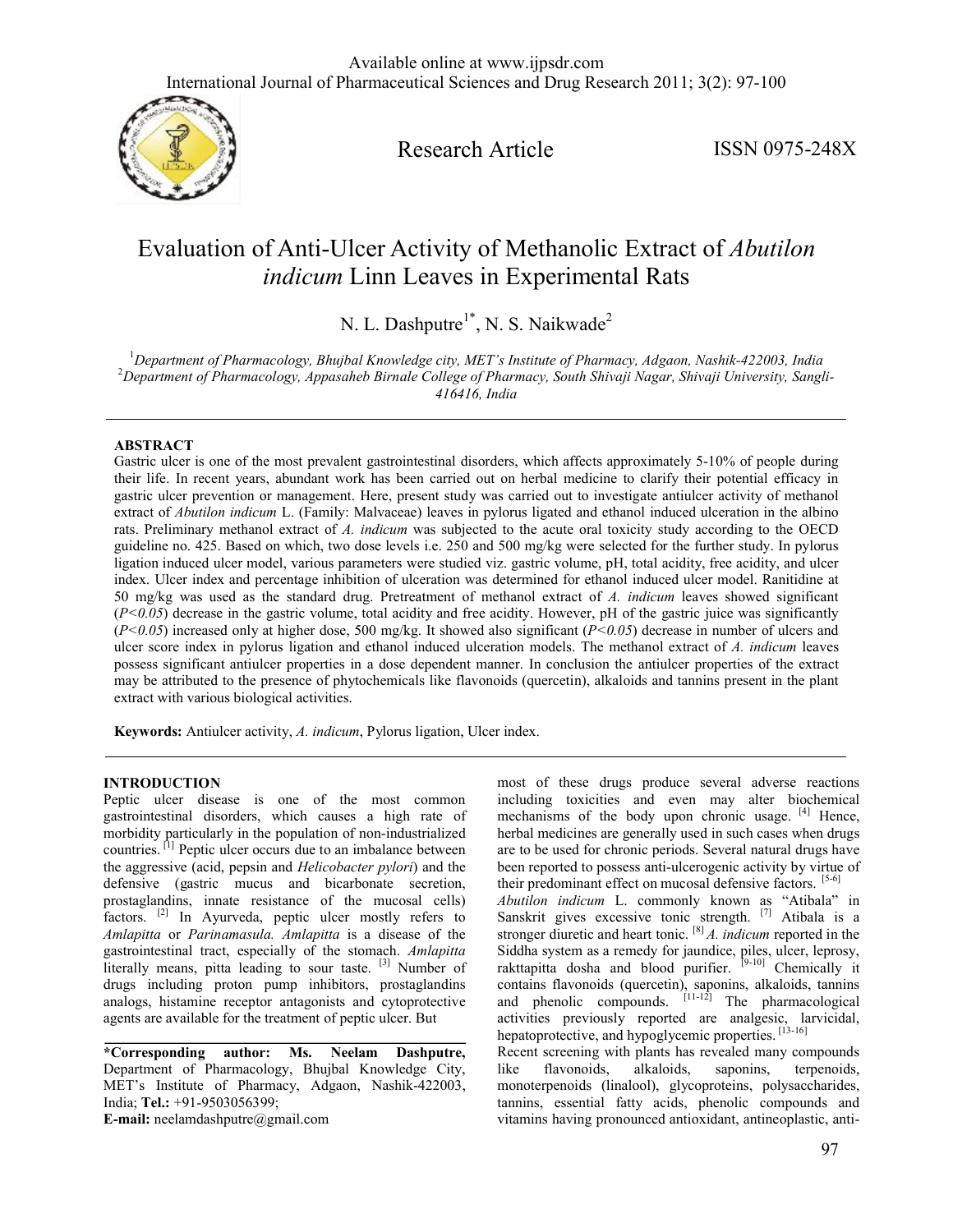ulcer, anti-inflammatory and immunostimulating potential. [17] Scientific literatures are continuously reporting herbal drugs having anti-ulcer potential. There is need to evaluate the potential of ayurvedic remedies as adjuvants to counteract side effects of modern therapy.<sup>[17]</sup>

The present investigation is aimed at studying the anti-ulcer activity of the methanolic extract of leaves of *Abutilon indicum* L*.* in order to justify the traditional claims endowed upon this herbal drug as a rasayana.

# **MATERIALS AND METHODS**

#### **Plant Material**

The leaves of *Abutilon indicum* L. were collected at in the month of June, 2008 from local area of Sangli, Maharashtra state, India and authenticated by Dr. U. S. Yadav of the Department of Botany, Willingdon College, Sangli, where a voucher specimen has been preserved for future identification.

# **Extraction**

The leaves were separated from the fresh stems and dried on filter paper sheets under shade at room temperature until with changing of color of filter papers. The shade-dried, coarsely powdered leaves (500 g) were successively extracted with petroleum ether  $(60-80^{\circ}\text{C})$  for 8 hr. to remove fatty matter. The defatted marc was then subjected to soxhlet extraction with 95% methanol to obtain methanolic extract. The methanolic extract were evaporated under reduced pressure at low temperature  $(30^{\circ}C)$  to dryness to yield brownish yellow color extracts of *A. indicum*, stored in an airtight container in refrigerator for further experimental studies.

#### **Preliminary Phytochemical Screening**

Methanolic extract of *A. indicum* were subjected to preliminary phytochemical screening for the detection of various plants constituents. [18]

# **Animals**

Inbred colony of albino wistar rat of weighing between 200- 250 g was housed in groups of 5 to 6. All rats were feed with pelleted diet (Pranav Agro Industries Ltd, Sangli, India) and water ad libitum. Institutional Animals Ethics Committee (IAEC) approved the experimental protocol and care of animals was taken as per guidelines of CPCSEA, Department of Animal Welfare and Government of India.

# **Test Compound Formulations**

The aqueous suspension of methanolic extract of leaves of *Abutilon indicum* (MEAI) was prepared in 0.5 % carboxymethylcellulose (CMC) solution in distilled water prior to oral administration to animals. It was used within seven days and stored at  $8^{\circ}$ C while for further use, freshly prepared solution was used. The vehicle alone served as control.

# **Chemicals**

All the drugs and chemicals were of analytical grade. Ranitidine (Osaka), Ethanol (Research lab) were used.

# **Acute Toxicity Studies**

Acute toxicity studies were performed according to organization for economic co-operation and development  $(OECD)$  guidelines.  $[19]$  Animals were divided in groups (n=5). The animals were fasted for 4 h. with free access to water only. The MEAI extracts was administered orally in doses of 2500 and 5000 mg/kg to different groups of mice and observed over 14 days for mortality and physical/behavioral changes.

# **Assessment of Anti-Ulcer Activity**

**Pyloric ligation induced gastric ulceration [**20]

Albino rats of either sex were divided into four groups of six animals each. Animals were fasted for 24 h before the study, but had free access to water. Animals in the control group received only distilled water. Methanol extract of *A. indicum*  at 250 and 500 mg/kg, (p. o.) were given to the animals in the treatment group. Ranitidine (50 mg/kg) was used as a standard. After 1h of drugs treatment, they were anaesthetized with the help of anesthetic ether; the abdomen was opened by a small midline incision below the xiphoid process. Pyloric portion of the stomach was slightly lifted out and ligated according to method of Shay et al.  $[21]$ , avoiding traction to the pylorus or damage to its blood supply. The stomach was replaced carefully and the abdominal wall was closed by interrupted sutures. Rats were sacrificed by an over dose of anaesthetic ether after four hours of pyloric ligation. The abdomen was opened, cardiac end of the stomach was dissected out and the contents were drained into a glass tube. The volume of the gastric juice was measured and centrifuged at 2000 rpm for 10 min. From the supernatant, aliquots (1 ml of each) were taken for the determination of pH, total and free acidity. Each stomach was examined for lesions in the fore stomach portion and indexed according to severity.

#### **Macroscopic evaluation of stomach**

The stomachs were opened along the greater curvature, rinsed with saline to remove gastric contents and blood clots and examined by a 10Χ magnifier lens to assess the formation of ulcers. The numbers of ulcers were counted.

# **Scoring of ulcer will be made as follows:**

| $\sim$ , or and $\sim$ mass $\sim$ mass $\sim$ |
|------------------------------------------------|
| Normal colored stomach (0)                     |
| Red coloration $(0.5)$                         |
|                                                |
| Hemorrhagic streak (1.5)                       |
|                                                |
|                                                |
|                                                |

Mean ulcer score for each animal will be expressed as ulcer index. The percentage of ulcer protection was determined as follows:

Ulcer index  $(U<sub>1</sub>)$  was measured by using following formula:  $U_I = U_N + U_S + U_P X 10^{-1}$ 

Where,

 $U_I$ = Ulcer Index;  $U_N$  = Average number of ulcers per animal;  $U<sub>S</sub>$  = Average number of severity score;  $U<sub>P</sub>$  = Percentage of animals with ulcers

Percentage inhibition of ulceration was calculated as below: % Inhibition of Ulceration =

$$
\frac{\text{(Uler index}_{\text{Control}}\text{-Uler index}_{\text{Test}})}{\text{Uler index}_{\text{Control}}}
$$

| Table 1: Effect of methanolic extract of A. indicum on gastric content,                |  |
|----------------------------------------------------------------------------------------|--|
| P <sup>H</sup> , total and free acidity in pyloric ligation induced ulceration in rats |  |

|                      | Dose                             | Gastric         |                  | Acidity (mEq/l) |                |
|----------------------|----------------------------------|-----------------|------------------|-----------------|----------------|
| <b>Treatment</b>     | Content<br>pН<br>(mg/kg)<br>(ml) |                 |                  | <b>Total</b>    | Free           |
| Control              |                                  |                 |                  |                 |                |
| (Distilled<br>water) | 10                               | $8.5 \pm 0.20$  | $3.21 \pm 0.21$  | $120 \pm 0.25$  | $95.1 \pm 1.5$ |
| <b>MEAI</b>          | 250                              | $4.7\pm 0.15*$  | $3.85\pm0.22$    | $75\pm0.48*$    | $70\pm0.15*$   |
|                      | 500                              | $4.1 \pm 0.10*$ | $4.87\pm0.65*$   | $72\pm0.35*$    | $67\pm0.13*$   |
| Ranitidine           | 197                              | $4.1 \pm 0.10*$ | $5.35 \pm 0.15*$ | $3\pm0.17*$     | $37\pm0.24*$   |

Values are expressed as (Mean  $\pm$  S.E.M.), n= 6, \*p< 0.05 when compared with control group.

#### **Determination of pH**

An aliquot of 1ml gastric juice was diluted with 1ml of distilled water and pH of the solution was measured using pH meter.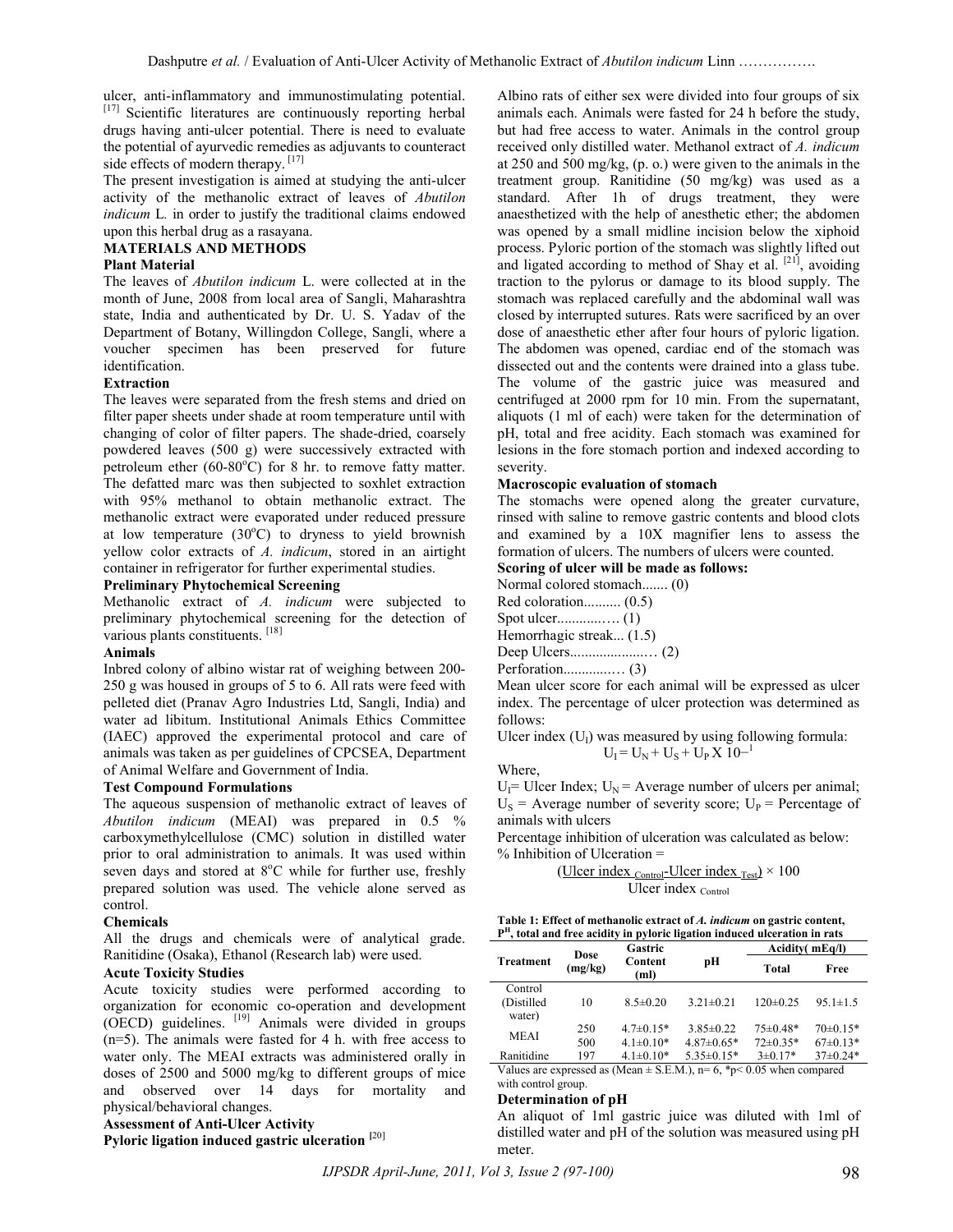#### **Determination of total acidity**

An aliquot of 1ml gastric juice diluted with 1ml of distilled water was taken into a 50 ml conical flask and two drops of phenolphthalein indicator was added to it and titrated with 0.01N NaOH until a permanent pink colour was observed. The volume of 0.01N NaOH consumed was noted.

The total acidity is expressed as mEq/L by the following formula:

$$
Acidity = \underline{Vol. of NaOH \times N \times 100} \quad mEq/L
$$
  
0.1

# **Determination of free acidity**

Instead of phenolphthalein indicator, the Topfer's reagent was used. Aliquot of gastric juice was titrated with 0.01N NaOH until canary yellow colour was observed. The volume of 0.01N NaOH consumed was noted. The free acidity was calculated by the same formula for the determination of total acidity.

# **Ethanol induced ulcer model** [22]

The ulcer was induced by administering ethanol. All the animals were fasted for 36 hours before administration of ethanol. The Albino rats of either sex were divided into five groups, each consisting of six rats. One group represented the control group, which received ethanol Second & Third Groups received methanolic extract of *A. Indicum* 250 and 500 mg/kg and, Ranitidine, in the dose of 50 mg/kg were administered orally for Four group as reference standard drug. The gastric ulcers were induced in rats by administrating absolute ethanol (90%) (0.5 ml/100g) orally, after 45 min of methanolic extract and ranitidine treatment. They were kept in specially constructed cages to prevent coprophagia during and after the experiment. The animals were anaesthetized 1h latter with anaesthetic ether and stomach was incised along the greater curvature and ulceration will be scored. A score for the ulcer was study similar to pyloric ligation induced ulcer model.

#### **Statistical analysis**

The results are expressed as the mean  $\pm$  SD for each group. Statistical differences were evaluated using a One-way analysis of variance (ANOVA) followed by Dunnet's t-test. Results were considered to be statistically significant at *P<0.05*.

#### **RESULTS**

### **Acute Oral Toxicity Study**

Acute oral toxicity was carried out by up-down regulation method. It is found that MEAI were safe at limit dose 2500 mg/kg and 5000 mg/kg with no mortality in studied subjects. 1/10th of these doses i.e. 250 mg/kg and 500 mg/kg were used in the subsequent study respectively.

#### **Preliminary Phytochemical Screening**

The MEAI were found to contain carbohydrates, proteins, amino acids, saponin glycosides, flavonoids, alkaloids, tannins and phenolic compounds. TLC analysis showed the presence of flavonoids. [23]

#### **Pyloric Ligation Induced Gastric Ulceration**

Effect of methanol extract of *A. indicum* on pyloric ligation induced ulceration is shown in Table 1. The pyloric ligation has caused the accumulation of gastric secretions of  $8.5\pm0.20$ ml with pH  $3.21 \pm 0.21$  in a control group. The total acidity and free acidity of the gastric secretions were found to be 120±0.25 and 95.1±1.5 mEq/l respectively. Pretreatment with the *A. indicum* extract, significantly (*P<0.05*) reduced the volume of gastric secretions  $4.7\pm0.15$  and  $4.1\pm0.10$ ml at the doses of 250 and 500 mg/kg respectively.  $P<sup>H</sup>$  of the gastric fluid was significantly  $(P<0.05)$  elevated up to  $4.87\pm0.65$ only at higher dose of the extract. In addition, total acidity and free acidity were also reduced significantly (*P<0.05*) in a dose dependant manner. Further it is observed that pyloric ligation has caused gastric ulcerations and pretreatment with *A. indicum* extract has reduced them significantly (*P<0.05*) in a dose dependent manner. In this model, percentage inhibition of ulceration was found to be 48.76 and 75.45 at 250 and 500 mg/kg respectively. The gastroprotection offered by the test extract was comparable to that of the standard drug, ranitidine (50 mg/kg).

### **Ethanol Induced Gastric Ulceration**

Ethanol at dose of 0.5 ml/kg showed superficial, deep ulcers and perforations in the control animals (Table 2). However, animals treated with methanol extract of *A. indicum* at 250 and 500 mg/kg doses showed significant (*P<0.05*) reduction in the number of ulcer and ulcer index (Table 2). It showed 41.17 and 56.48% ulceration inhibition at the dose of 250 and 500 mg/kg respectively whereas ranitidine showed 72.49% ulceration inhibition. Anti-ulcerogenic effect of *A. indicum* in ethanol induced ulcers was comparable to that of ranitidine, 50 mg/kg.

**Table 2: Effect of methanolic extract of** *A. indicum* **on gastric ulcer induced by pylorus ligation in rats**

| Treatment                    | Dose (mg/kg) | <b>Ulcer Index</b> | % Ulcer Inhibition       |
|------------------------------|--------------|--------------------|--------------------------|
| Control<br>(Distilled water) | 10           | $3.6 \pm 0.45$     | $\overline{\phantom{0}}$ |
|                              | 250          | $2.43\pm0.20*$     | 48.76                    |
| <b>MEAI</b>                  | 500          | $2.81 \pm 0.27$ *  | 75.45                    |
| Ranitidine                   | 50           | $1.65 \pm 0.49*$   | 86.39                    |

Values are expressed as (Mean  $\pm$  S.E.M.), n= 6, \*p< 0.05 when compared with control group. (Statistically analyzed by one-way analysis of variance (ANOVA) followed by Dunnet's t-test.)

| Table 3: Effect of methanolic extract of A. indicum on ethanol induced |  |  |
|------------------------------------------------------------------------|--|--|
| ulcers                                                                 |  |  |

| <b>Treatment</b>        | Dose (mg/kg)                  | <b>Ulcer Index</b> | % Ulcer<br>Inhibition |
|-------------------------|-------------------------------|--------------------|-----------------------|
| 90% absolute<br>ethanol | $0.5$ ml/kg                   | $4.55 \pm 0.52$    | -                     |
|                         | 250                           | $2.56 \pm 0.25$ *  | 41.17                 |
| <b>MEAI</b>             | 500                           | $2.12 \pm 0.35*$   | 56.48                 |
| Ranitidine              | 50                            | $1.50 \pm 0.20*$   | 72.49                 |
| $- -$                   | $\mathbf{v}$<br>$\sim$ $\sim$ |                    | . .                   |

Values are expressed as (Mean  $\pm$  S.E.M.), n= 6, \*p< 0.05 when compared with control group. (Statistically analyzed by one-way analysis of variance (ANOVA) followed by Dunnet's t-test.)

# **DISCUSSION**

The etiology of peptic ulcer is unknown in most of the cases, yet it is generally accepted that it results from an imbalance between aggressive factors and the maintenance of mucosal integrity through the endogenous defence mechanisms. To regain the balance, different therapeutic agents including plant extracts may be used. <sup>[24]</sup> *A. indicum* extract is one such herbal drug used in the present study primarily to evaluate the anti-ulcerogenic in pylorus ligation and ethanol induced ulcers in rats.

The causes of gastric ulcer pyloric ligation are believed to be due to stress induced increase in gastric hydrochloric acid secretion and/or stasis of acid and the volume of secretion is also an important factor in the formation of ulcer due to exposure of the unprotected lumen of the stomach to the accumulating acid.<sup>[24]</sup>

Pylorus ligation induced ulcers are due to auto digestion of the gastric mucosa and breakdown of the gastric mucosal barrier. These factors are associated with the development of upper gastrointestinal damage including lesions, ulcers and